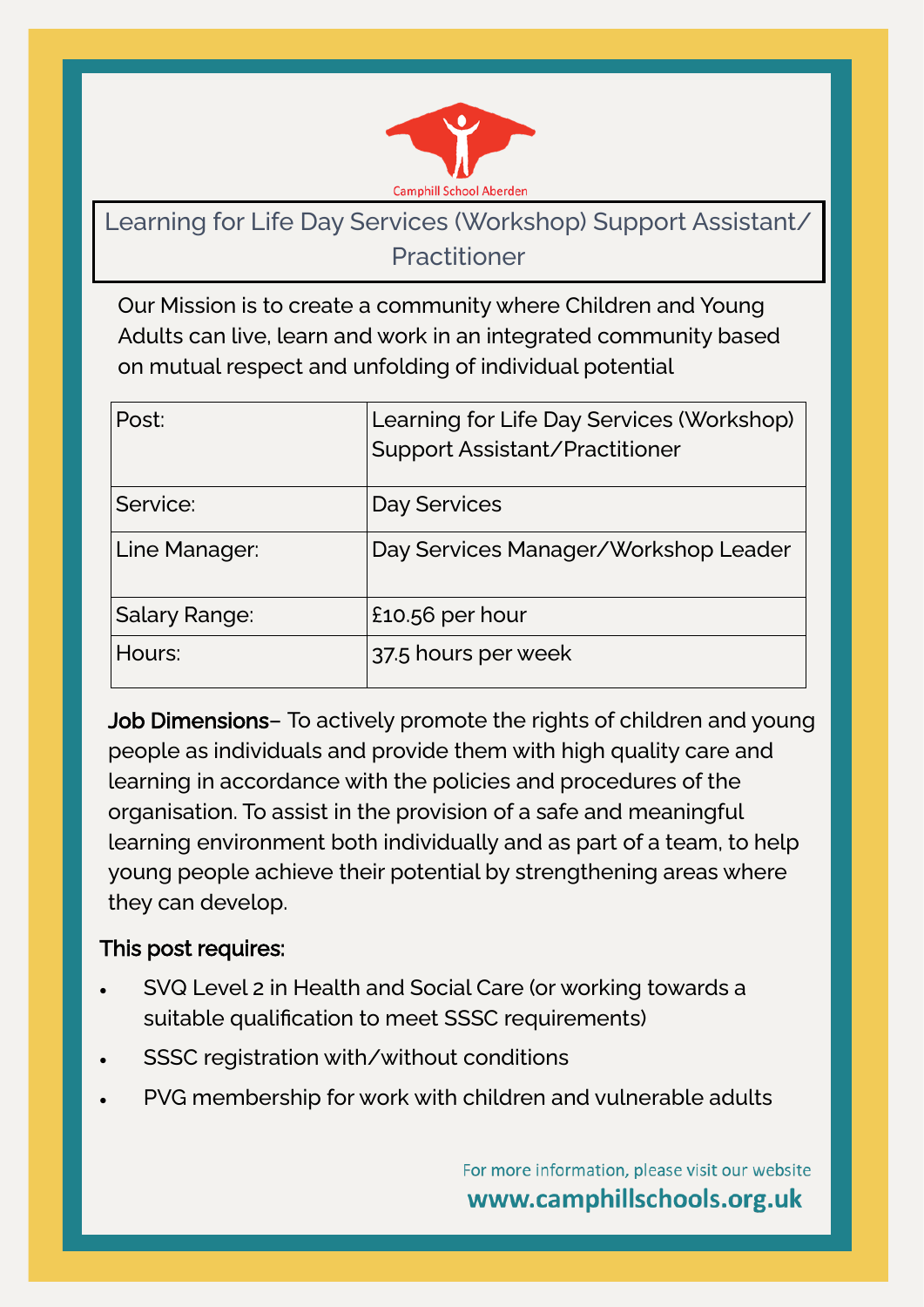

# Learning for Life Day Services (Workshop) Support Assistant, **Practitioner**

• Have current Protection of Vulnerable Groups knowledge and understanding

#### Desirable for Post:

- 1 2 years' experience of working with additional support needs (children and/or (young) adults)
- Further professional development or training in social pedagogy or education, e.g. SVQ level 3 or higher, social pedagogy, education-based training and/or workshop specific training e.g. gardening, craft etc
- Previous working/volunteering experience in a Camphill setting
- Hold a clean and current driving licence

## Key Responsibilities

- Act as learning and care support for nominated children/young people, as appropriate, and/or temporarily cover where a child/ young person's carer or workshop leader is not present
- Within the learning for life day services team, create and maintain a supportive work, learning and/or therapeutic environment for children/young people in their workshop and care
- Be aware of, and contribute to, the planning and monitoring of children/young people's individual learning/behavioural objectives and targets and carry them out under the Workshop leaders/Day services manager instructions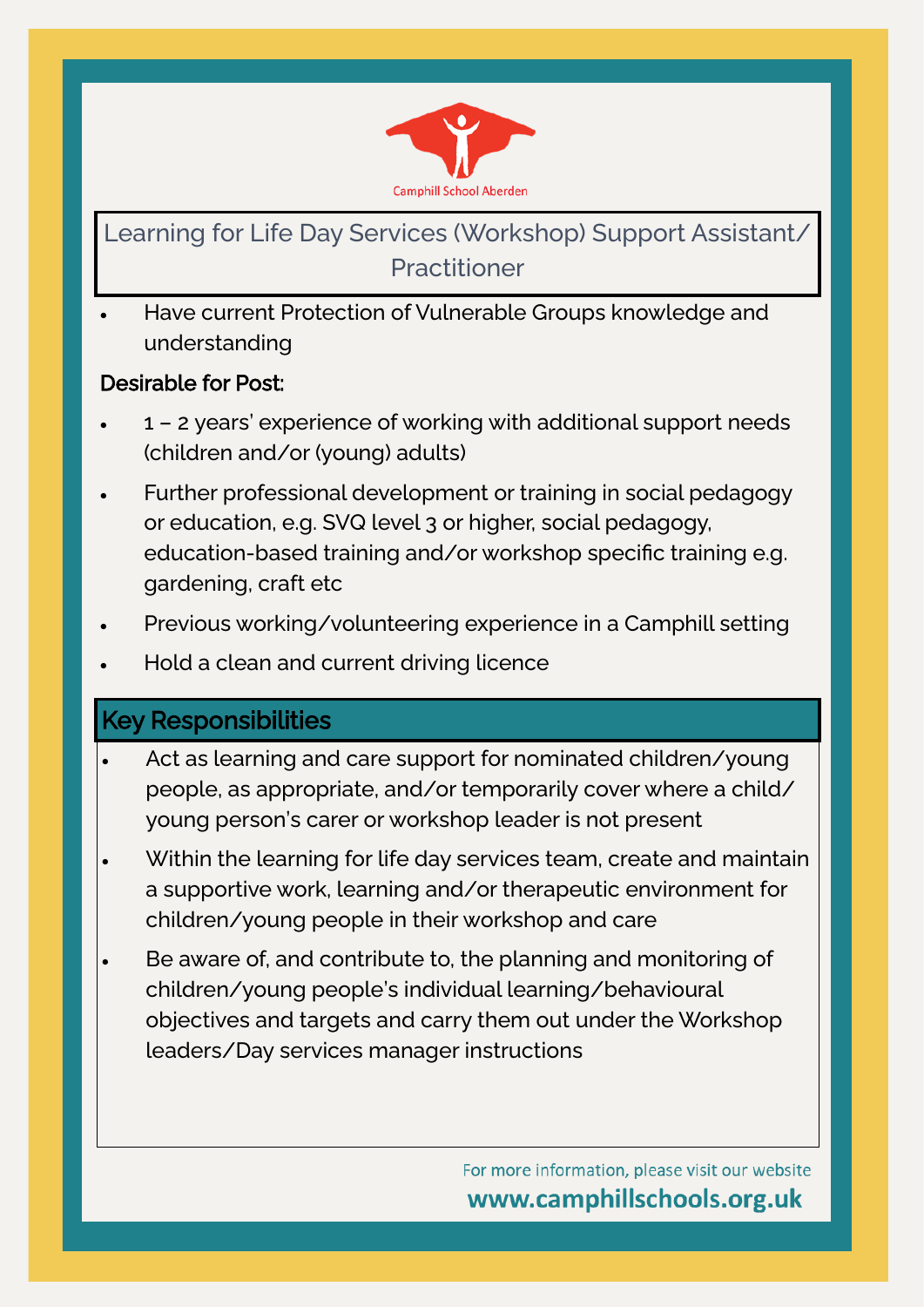

## Key Responsibilities

- Ensure a high standard of personal care and hygiene for the children/young people, carefully monitoring any ailments affecting the children/young people and notifying the workshop leader/ day services manager and others where appropriate
- Promote and encourage both independence and interdependence in children/young people at all times
- Report any co-worker behaviour that is causing difficulties or may affect the performance of the workshop
- With appropriate support, where required, provide care for a children/young people out-with the CSA Estates e.g. Activities week or day services holiday periods
- Assist with facilitating meaningful programmes for individuals or groups of children/young people and do adequate preparation for this
- Participate in general tasks within the workshops/day services

### **Accountability**

- Comply with the CSA Health and Safety policies, including Fire Precautions and Prevention
- Ensure all reasonable precautions are taken to provide for the safety of pupils both on campus and in the community
- Ensure all relevant and current CSA policies are understood and worked within and that it is known where to access this and further information should it be required
- Maintain confidentiality of all information concerning pupils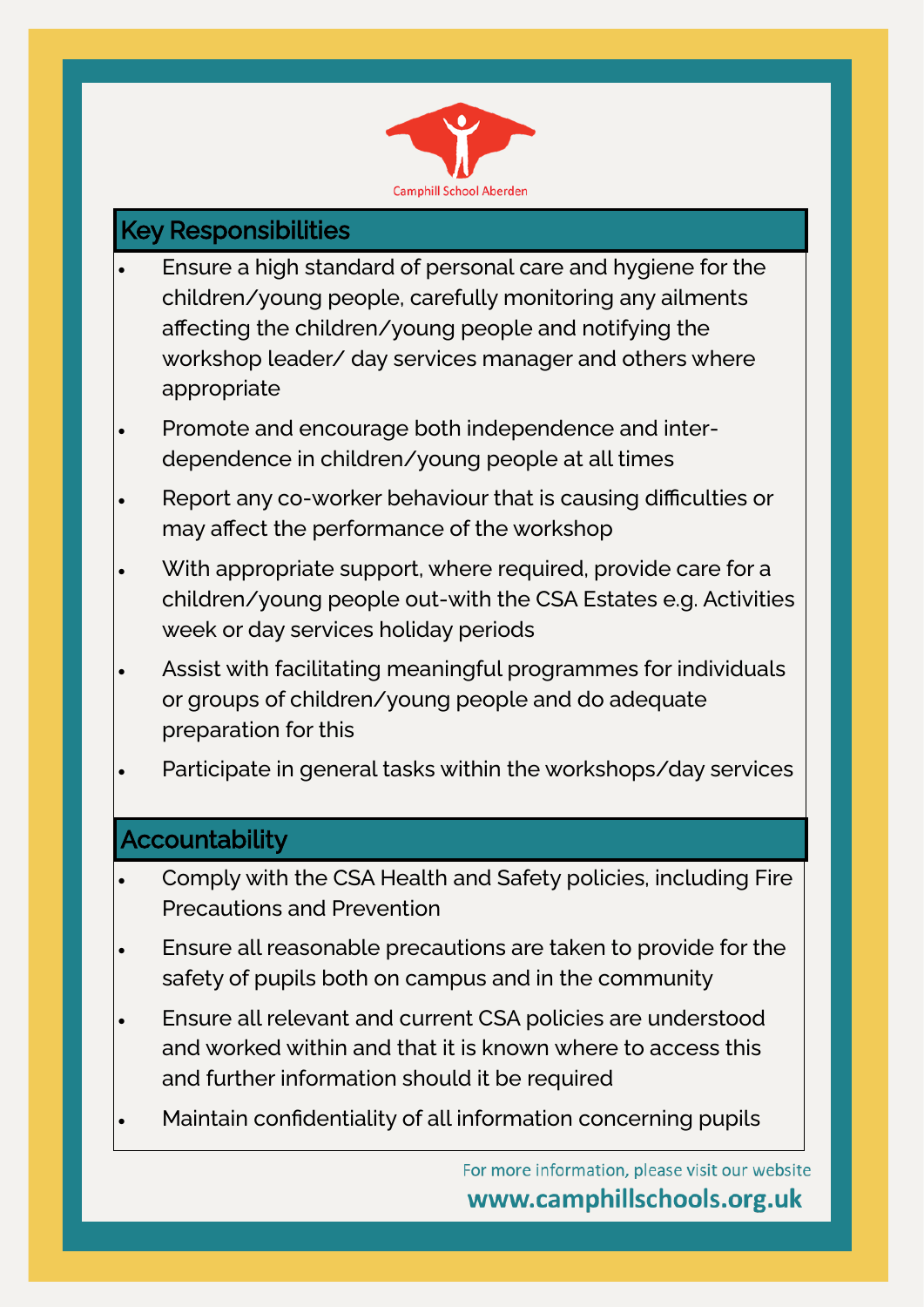

• Comply with CSA regulations concerning performance of their duties and undertake any such other duties as reasonably required by the CSA

### Personal Qualities and Aptitudes

- Demonstrate a warm and flexible attitude
- Have the ability to work well within a team and independently as needed
- Demonstrate good communication skills with people at all levels within the organisation, with visitors and parents/ external professionals
- Be aware of, and manage, risk both to the pupil and themselves
- Be open to change
- Be willing to learn and share

## Continuous Professional Development

- Ensure all core and mandatory training requirements are met and certification maintained in date
- Attend lectures and in-service training as deemed relevant or necessary
- Seek out learning opportunities and transfer new skills and knowledge to the job
- Ensure at least the minimum number of CPD hours is completed each year in order to maintain SSSC (or relevant other) registration